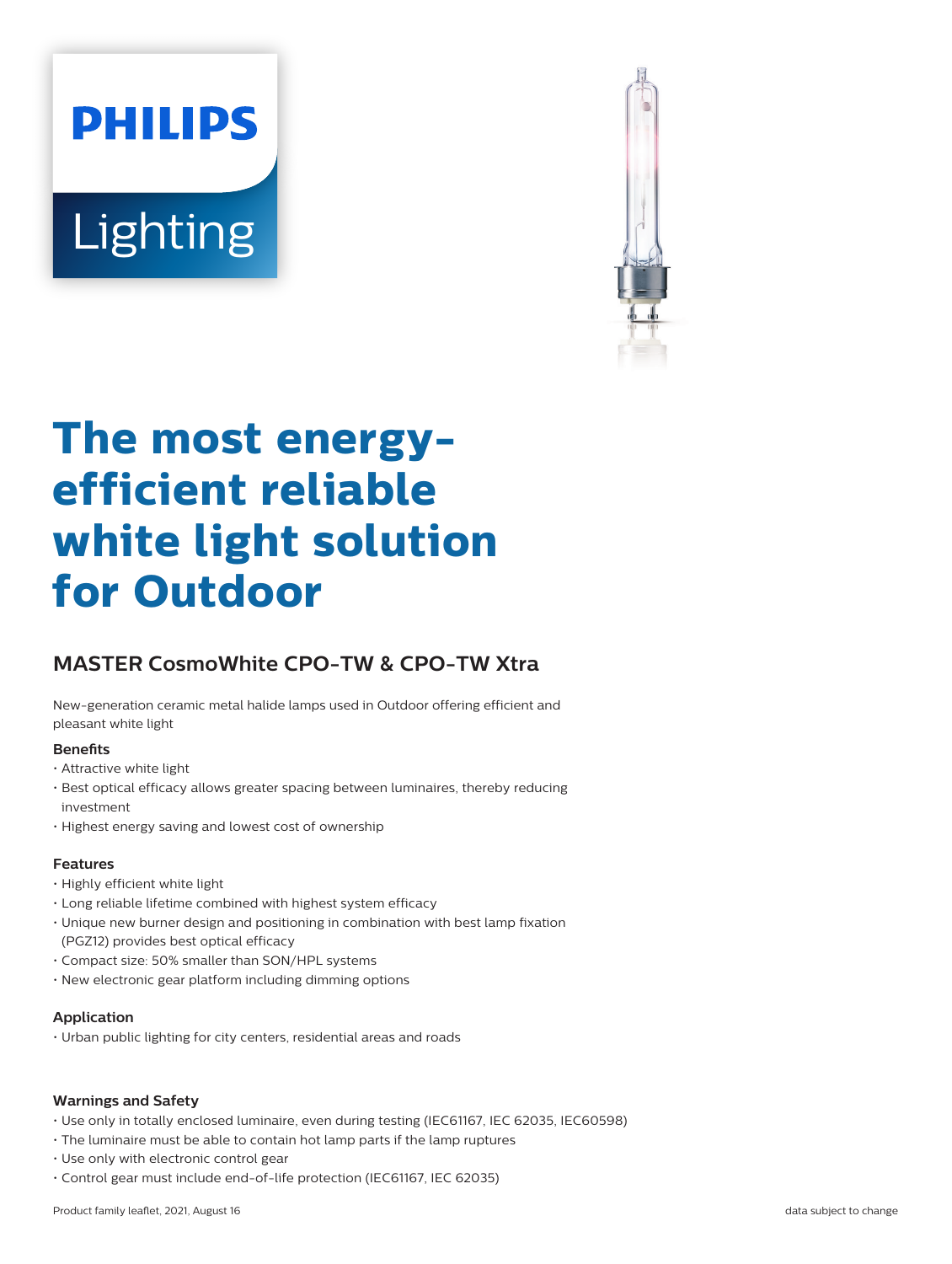## **MASTER CosmoWhite CPO-TW & CPO-TW Xtra**

| <b>Controls and Dimming</b>                |                  |
|--------------------------------------------|------------------|
| Dimmable                                   | Yes              |
|                                            |                  |
| <b>Operating and Electrical</b>            |                  |
| Re-Ignition Time (Min) (Max)               | 900 $s$          |
|                                            |                  |
| <b>General Information</b>                 |                  |
| Cap-Base                                   | <b>PGZ12</b>     |
| LSF 12000 h Rated                          | 99%              |
| LSF 2000 h Rated                           | 99%              |
| LSF 4000 h Rated                           | 99%              |
| LSF 6000 h Rated                           | 99%              |
| LSF 8000 h Rated                           | 99%              |
| <b>Operating Position</b>                  | <b>UNIVERSAL</b> |
|                                            |                  |
| <b>Light Technical</b>                     |                  |
| <b>Chromaticity Coordinate X (Nom)</b>     | 0.447            |
| <b>Chromaticity Coordinate Y (Nom)</b>     | 0.4              |
| <b>Colour Code</b>                         | 728              |
| <b>Colour Designation</b>                  | White (WH)       |
| <b>Correlated Colour Temperature (Nom)</b> | 2800 K           |
|                                            |                  |
| <b>Mechanical and Housing</b>              |                  |
| <b>Bulb Finish</b>                         | Clear            |
| <b>Bulb Shape</b>                          | T <sub>19</sub>  |

#### **Approval and Application**

|            |                                       | <b>Energy Consumption</b> | Mercury (Hg)      | Mercury (Hg)      |
|------------|---------------------------------------|---------------------------|-------------------|-------------------|
| Order Code | <b>Full Product Name</b>              | kWh/1000 h                | Content (Max)     | Content (Nom)     |
|            | 928088505127 MASTER CosmoWhite CPO-TW | 60 kWh                    | 2 mg              | 2.0 <sub>mg</sub> |
|            | Xtra 60W/728 PGZ12                    |                           |                   |                   |
|            | 928093505127 MASTER CosmoWhite CPO-TW | 90 kWh                    | 3 mg              | 3.0 <sub>mg</sub> |
|            | Xtra 90W/728 PGZ12                    |                           |                   |                   |
|            | 928088805127 MASTER CosmoWhite CPO-TW | 141 kWh                   | 3.9 <sub>mg</sub> | 3.9 <sub>mg</sub> |
|            | Xtra 140W/728 PGZ12                   |                           |                   |                   |

#### **Operating and Electrical**

|              |                          | Voltage | Voltage | Voltage | Power  |            |                                | Voltage | Voltage |
|--------------|--------------------------|---------|---------|---------|--------|------------|--------------------------------|---------|---------|
| Order Code   | <b>Full Product Name</b> | (Max)   | (Min)   | (Nom)   | (Nom)  | Order Code | <b>Full Product Name</b>       | (Max)   | (Min)   |
| 928088505127 | <b>MASTER CosmoWhite</b> | 99 V    | 85 V    | 92 V    | 60.0 W |            | 928088805127 MASTER CosmoWhite | 100 V   | 88 V    |
|              | CPO-TW Xtra              |         |         |         |        |            | CPO-TW Xtra                    |         |         |
|              | 60W/728 PGZ12            |         |         |         |        |            | 140W/728 PGZ12                 |         |         |
| 928093505127 | MASTER CosmoWhite        | 98 V    | 86 V    | 92 V    | 90.0 W |            |                                |         |         |
|              | CPO-TW Xtra              |         |         |         |        |            |                                |         |         |
|              | 90W/728 PGZ12            |         |         |         |        |            |                                |         |         |

#### **General Information (1/2)**

|              |                          | Life To         | Life To         | Life To         |                 |                     |                          | Life To         | Life To         | Life To         |                 |
|--------------|--------------------------|-----------------|-----------------|-----------------|-----------------|---------------------|--------------------------|-----------------|-----------------|-----------------|-----------------|
|              |                          | 10%             | 20%             | 50%             | Life To 5%      |                     |                          | 10%             | 20%             | 50%             | Life To 5%      |
|              |                          | <b>Failures</b> | <b>Failures</b> | <b>Failures</b> | <b>Failures</b> |                     |                          | <b>Failures</b> | <b>Failures</b> | <b>Failures</b> | <b>Failures</b> |
| Order Code   | <b>Full Product Name</b> | (Nom)           | (Nom)           | (Nom)           | (Nom)           | <b>Order Code</b>   | <b>Full Product Name</b> | (Nom)           | (Nom)           | (Nom)           | (Nom)           |
| 928088505127 | MASTER                   | 24000h          | 27000h          | 32000h          | 21500 h         |                     | TW Xtra 90W/728          |                 |                 |                 |                 |
|              | CosmoWhite CPO-          |                 |                 |                 |                 |                     | PGZ12                    |                 |                 |                 |                 |
|              | TW Xtra 60W/728          |                 |                 |                 |                 | 928088805127 MASTER |                          | 20000 h         | 24000 h         | 30000h          | 18000 h         |
|              | PGZ12                    |                 |                 |                 |                 |                     | CosmoWhite CPO-          |                 |                 |                 |                 |
| 928093505127 | MASTER                   | 24000 h         | 27000 h         | 32000 h         | 21500 h         |                     | TW Xtra 140W/728         |                 |                 |                 |                 |
|              | CosmoWhite CPO-          |                 |                 |                 |                 |                     | PGZ12                    |                 |                 |                 |                 |

#### **General Information (2/2)**

**Voltage (Nom)**

**Power (Nom)**

94 V 141.0 W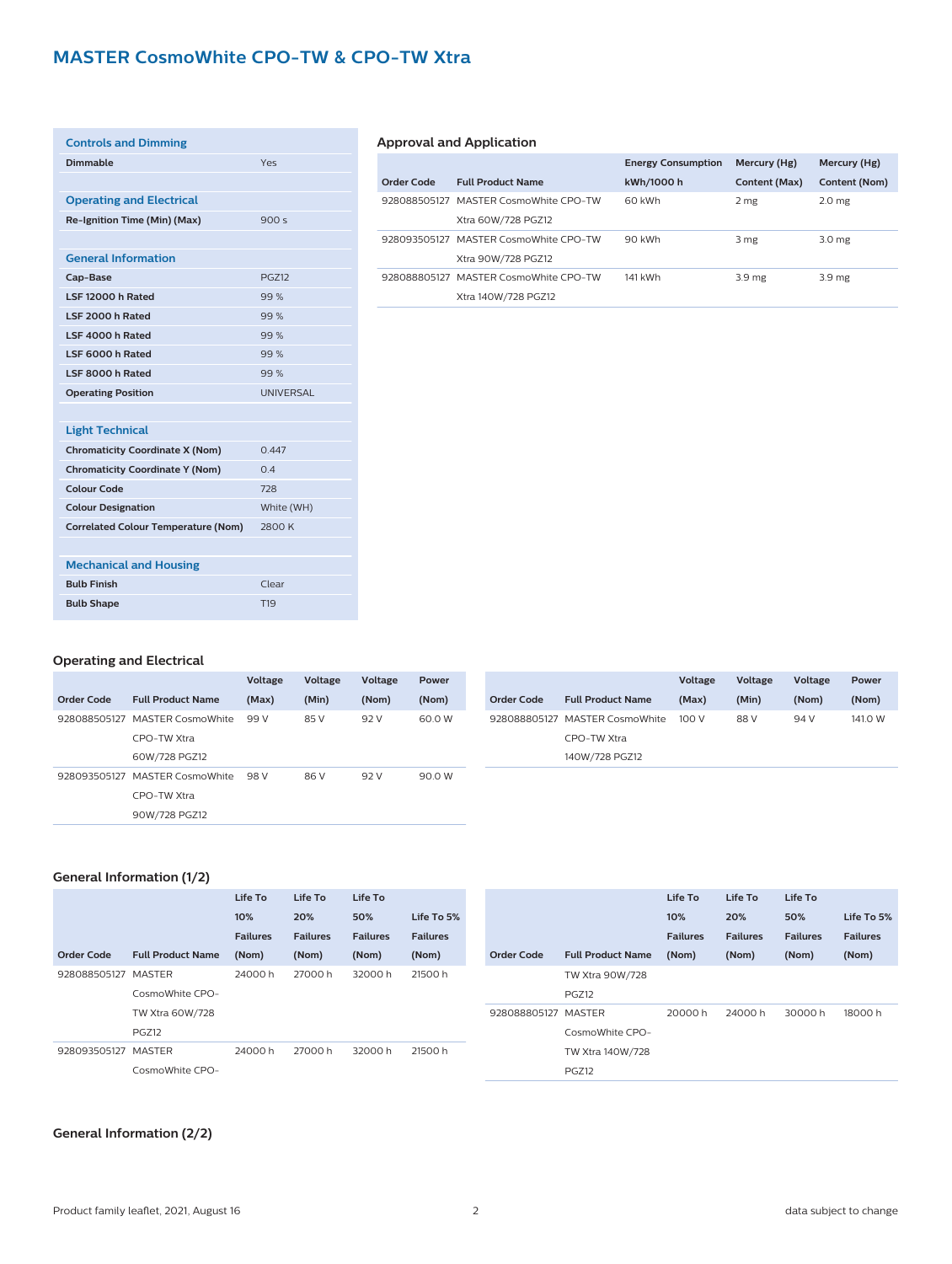### **MASTER CosmoWhite CPO-TW & CPO-TW Xtra**

|                   |                                | <b>LSF</b> | <b>LSF</b> | <b>LSF</b> | <b>LSF</b> |
|-------------------|--------------------------------|------------|------------|------------|------------|
|                   |                                | 16000h     | 20000h     | 24000h     | 30000h     |
| <b>Order Code</b> | <b>Full Product Name</b>       | Rated      | Rated      | Rated      | Rated      |
|                   | 928088505127 MASTER CosmoWhite | 99%        | 97%        | 90%        | 63%        |
|                   | CPO-TW Xtra                    |            |            |            |            |
|                   | 60W/728 PGZ12                  |            |            |            |            |
|                   | 928093505127 MASTER CosmoWhite | 99%        | 97%        | 90%        | 63%        |
|                   | CPO-TW Xtra                    |            |            |            |            |
|                   | 90W/728 PGZ12                  |            |            |            |            |

|            |                                    | <b>LSF</b> | <b>LSF</b> | <b>LSF</b> | <b>LSF</b> |
|------------|------------------------------------|------------|------------|------------|------------|
|            |                                    | 16000h     | 20000 h    | 24000h     | 30000h     |
| Order Code | <b>Full Product Name</b>           | Rated      | Rated      | Rated      | Rated      |
|            | 928088805127 MASTER CosmoWhite 97% |            | 90%        | 80%        | 50 %       |
|            | CPO-TW Xtra                        |            |            |            |            |
|            | 140W/728 PGZ12                     |            |            |            |            |

#### **Luminaire Design Requirements**

|            |                                                           | <b>Bulb Temperature</b> |
|------------|-----------------------------------------------------------|-------------------------|
| Order Code | <b>Full Product Name</b>                                  | (Max)                   |
|            | 928088505127 MASTER CosmoWhite CPO-TW Xtra 60W/728 400 °C |                         |
|            | <b>PGZ12</b>                                              |                         |
|            | 928093505127 MASTER CosmoWhite CPO-TW Xtra 90W/728 470 °C |                         |
|            | <b>PGZ12</b>                                              |                         |

|                   |                                            | <b>Bulb Temperature</b> |
|-------------------|--------------------------------------------|-------------------------|
| <b>Order Code</b> | <b>Full Product Name</b>                   | (Max)                   |
|                   | 928088805127 MASTER CosmoWhite CPO-TW Xtra | 550 $°C$                |
|                   | 140W/728 PGZ12                             |                         |

#### **Light Technical (1/3)**

|                     |                          | Colour      | Colour            | <b>LLMF</b> | <b>LLMF</b> |                     |                          | Colour                   | Colour            | <b>LLMF</b> | <b>LLMF</b> |
|---------------------|--------------------------|-------------|-------------------|-------------|-------------|---------------------|--------------------------|--------------------------|-------------------|-------------|-------------|
|                     |                          | Rendering   | Rendering         | 12000h      | 16000h      |                     |                          | Rendering                | Rendering         | 12000h      | 16000h      |
| Order Code          | <b>Full Product Name</b> | Index (Min) | Index (Nom) Rated |             | Rated       | Order Code          | <b>Full Product Name</b> | Index (Min)              | Index (Nom) Rated |             | Rated       |
| 928088505127 MASTER |                          | 70          | 73                | 89%<br>87%  |             |                     | TW Xtra 90W/728          |                          |                   |             |             |
|                     | CosmoWhite CPO-          |             |                   |             |             |                     | PGZ12                    |                          |                   |             |             |
|                     | TW Xtra 60W/728          |             |                   |             |             | 928088805127 MASTER |                          | $\overline{\phantom{0}}$ | 72                | 89%         | 88%         |
|                     | PGZ12                    |             |                   |             |             |                     | CosmoWhite CPO-          |                          |                   |             |             |
| 928093505127 MASTER |                          | 67          | 70                | 92%         | 91%         |                     | TW Xtra 140W/728         |                          |                   |             |             |
|                     | CosmoWhite CPO-          |             |                   |             |             |                     | PGZ12                    |                          |                   |             |             |

#### **Light Technical (2/3)**

|              |                                     |                  |                    | <b>LLMF</b> | <b>LLMF</b> |                  |                  |                  | <b>Luminous</b>  |                      |
|--------------|-------------------------------------|------------------|--------------------|-------------|-------------|------------------|------------------|------------------|------------------|----------------------|
|              |                                     | <b>LLMF 2000</b> | LLMF 20000 24000 h |             | 30000h      | <b>LLMF 4000</b> | <b>LLMF 6000</b> | <b>LLMF 8000</b> | Efficacy (rated) | <b>Luminous Flux</b> |
| Order Code   | <b>Full Product Name</b>            | h Rated          | h Rated            | Rated       | Rated       | h Rated          | h Rated          | h Rated          | (Nom)            | (Nom)                |
| 928088505127 | <b>MASTER CosmoWhite CPO-</b>       | 92%              | 86%                | 84%         | 82%         | 90%              | 90%              | 90%              | 120 lm/W         | 7200 lm              |
|              | TW Xtra 60W/728 PGZ12               |                  |                    |             |             |                  |                  |                  |                  |                      |
|              | 928093505127 MASTER CosmoWhite CPO- | 94%              | 90%                | $-$         | $-$         | 93%              | 93%              | 93%              | 120 lm/W         | 10800 lm             |
|              | TW Xtra 90W/728 PGZ12               |                  |                    |             |             |                  |                  |                  |                  |                      |
|              | 928088805127 MASTER CosmoWhite CPO- | 94%              | 87%                | 86%         | $-$         | 93%              | 92%              | 91%              | 125 lm/W         | 17600 lm             |
|              | TW Xtra 140W/728 PGZ12              |                  |                    |             |             |                  |                  |                  |                  |                      |

#### **Light Technical (3/3)**

|            |                                       |                      | Ratio     |            |                                       |                      | Ratio     |
|------------|---------------------------------------|----------------------|-----------|------------|---------------------------------------|----------------------|-----------|
|            |                                       |                      | Scotopic/ |            |                                       |                      | Scotopic/ |
|            |                                       | <b>Luminous Flux</b> | Photopic  |            |                                       | <b>Luminous Flux</b> | Photopic  |
| Order Code | <b>Full Product Name</b>              | (Rated) (Nom)        | Lumens    | Order Code | <b>Full Product Name</b>              | (Rated) (Nom)        | Lumens    |
|            | 928088505127 MASTER CosmoWhite CPO-TW | 7200 lm              | 1.15      |            | 928088805127 MASTER CosmoWhite CPO-TW | 17600 lm             | 1.30      |
|            | Xtra 60W/728 PGZ12                    |                      |           |            | Xtra 140W/728 PGZ12                   |                      |           |
|            | 928093505127 MASTER CosmoWhite CPO-TW | 10800 lm             | 1.15      |            |                                       |                      |           |
|            | Xtra 90W/728 PGZ12                    |                      |           |            |                                       |                      |           |
|            |                                       |                      |           |            |                                       |                      |           |